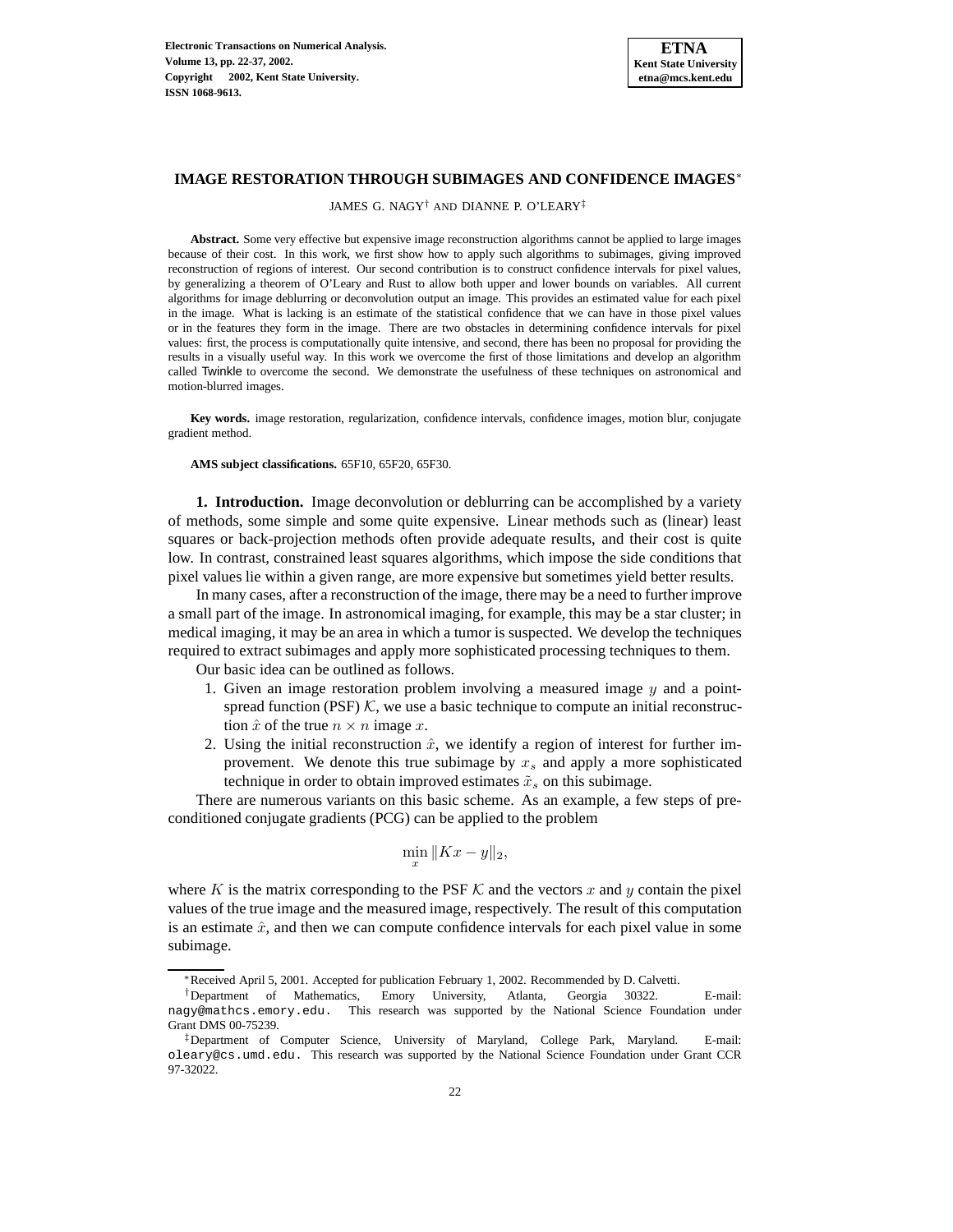As a second example, filtered backprojection can be used in Step 1, and we can use a nonnegatively constrained least squares algorithm in Step 2.

Basically, our approach combines the power of an inexpensive method (such as PCG or filtered back projection) to obtain an initial (global) reconstruction of the image, and then further improve small subimages of interest using a nonlinear method that gives better reconstructions. Because the improvements are done on small subimages, the nonlinear methods become economical to implement.

The improvement of subimages has been considered in other work in the context of improving efficiency of expensive global methods. Some examples of this work include the sectioning methods developed by Trussell and Hunt [\[12\]](#page-15-0), a scanning SVD method suggested by Fish, Grochmalicki and Pike [\[3\]](#page-15-1), and more recently a piecewise polynomial SVD method suggested by Hansen [\[5\]](#page-15-2). These methods, though, require that the size of the image blocks be at least as large as the support of the PSF. This is a severe restriction in cases where the image contains a substantial blur. The approach considered in this paper does not have this restriction, and thus we are able to solve a wider class of problems.

In section [2](#page-1-0) we describe how we construct the subproblem data. We illustrate the use of nonlinear methods on such subproblems in order to improve the reconstruction over the subimage. In section [3](#page-7-0) we describe how confidence images can be used to compute approximations to discrete ill-posed problems. We illustrate the effectiveness of our approach by computing and displaying confidence images for some image restoration examples. Section [4](#page-14-0) presents some summary comments.

<span id="page-1-0"></span>**2. Construction of Subimage and Submatrix.** In this section we describe how to construct the small subproblem

$$
K_s x_s \approx y_s.
$$

We'll assume that the original image has dimension  $n \times n$ , while the subimage has dimension  $r \times c$ . We note that for large image restoration problems, the matrix K is not formed explicitly, so extracting a submatrix from it is not necessarily a trivial operation. In fact, the efficient formation of  $K_s$  requires some background material involving PSFs and Kronecker products, but before we present that, let's consider the idea itself. We begin with the problem

$$
Kx \approx y,
$$

where K is the  $N \times N$  matrix corresponding to the PSF, y is a vector containing the measured values of the pixels (including noise), and x is the unknown true image. Note that  $N = n^2$ , where n is the dimension of the true image. Let E be the matrix with N rows and  $S = rc$ columns, each column a unit vector corresponding to a pixel in the subimage. Let  $\overline{E}$  have columns equal to the other  $N - S$  unit vectors. Then

$$
Kx = (K \begin{bmatrix} E & \bar{E} \end{bmatrix}) \begin{bmatrix} E^T \\ \bar{E}^T \end{bmatrix} x
$$

$$
\equiv \begin{bmatrix} \hat{K}_s & \hat{K}_t \end{bmatrix} \begin{bmatrix} x_s \\ x_t \end{bmatrix}
$$

$$
= \hat{K}_s x_s + \hat{K}_t x_t,
$$

where  $x_s$  contains the pixels in the subimage. The idea is to improve the entries of  $x_s$  while leaving those of  $x_t$  at their current values, so our resulting problem is

$$
\hat{K}_s x_s \approx y - \hat{K}_t x_t.
$$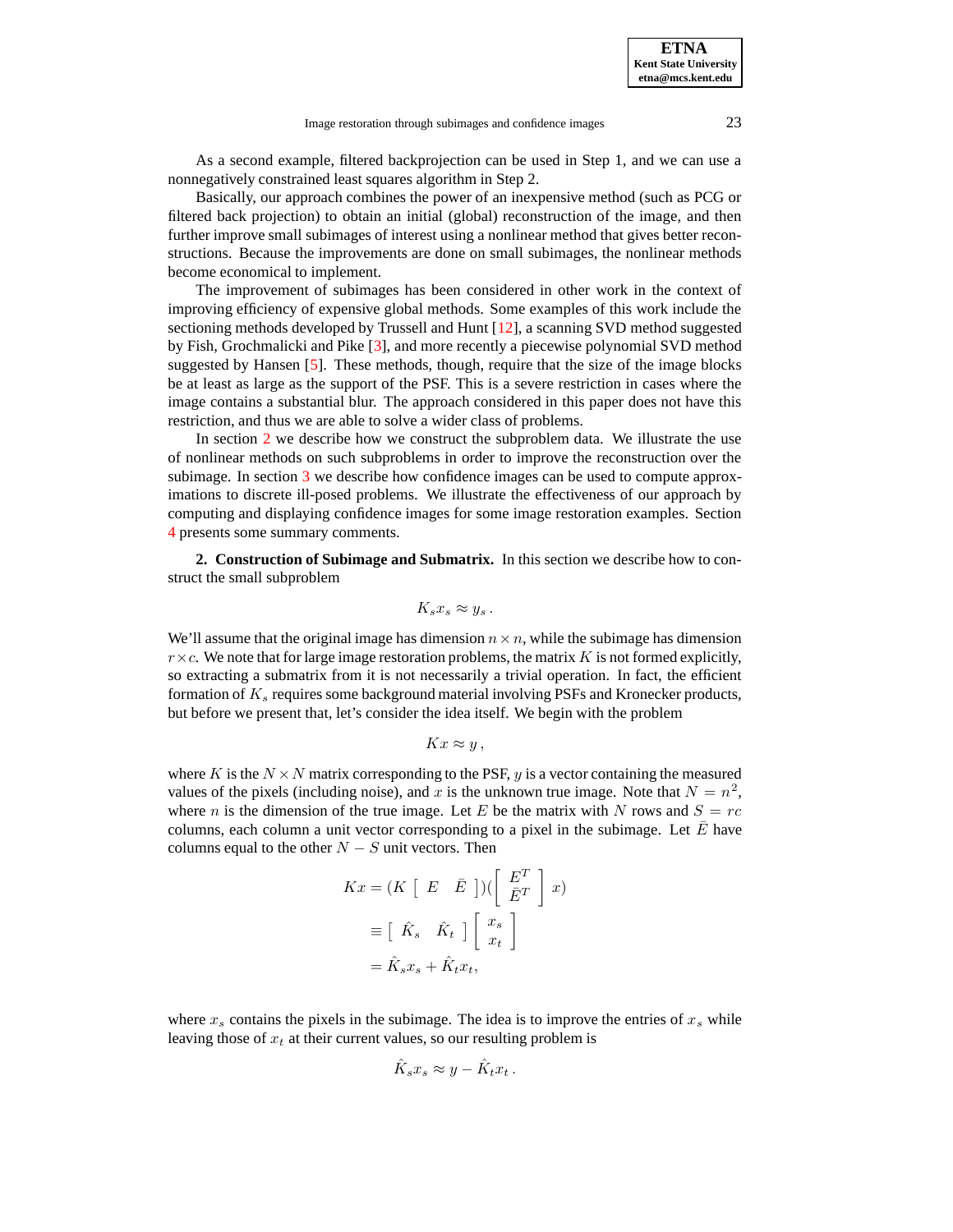Since most of the rows of  $\hat{K}_s$  are zero (because the PSF typically has small support), we can drop down to a smaller dimensional problem, dropping the unwanted rows

$$
K_s x_s \approx y_s.
$$

Our discussion is therefore divided into several subsections, beginning with a discussion of how we form  $y_s$ .

**2.1. Constructing the Subimage.** We begin by considering a simple example. Suppose we partition the problem  $Kx = y$  as

$$
\left[\begin{array}{ccc} K_{11} & K_{12} & K_{13} \\ K_{21} & K_{22} & K_{23} \\ K_{31} & K_{32} & K_{33} \end{array}\right] \left[\begin{array}{c} x_1 \\ x_2 \\ x_3 \end{array}\right] = \left[\begin{array}{c} y_1 \\ y_2 \\ y_3 \end{array}\right],
$$

and suppose the subimage that we would like to improve is  $x_s = x_2$ . We'll assume that the row partitioning of K has been done so that  $K_{12} = 0$ ,  $K_{32} = 0$ , and there are no zero rows in  $K_{22}$ . Then

$$
\begin{bmatrix} K_{12} \\ K_{22} \\ K_{32} \end{bmatrix} x_s = \begin{bmatrix} y_1 \\ y_2 \\ y_3 \end{bmatrix} - \begin{bmatrix} K_{11} & K_{13} \\ K_{21} & K_{23} \\ K_{31} & K_{33} \end{bmatrix} \begin{bmatrix} x_1 \\ x_3 \end{bmatrix}.
$$

A subproblem involving  $x_s$  can then be formed as

$$
K_s x_s \approx y_s ,
$$

where  $K_s = K_{22}$  and  $y_s = y_2 - K_{21}x_1 - K_{23}x_3$ .

Of course since  $x$  is not known, we cannot compute  $y_s$ . However, if we assume that a good initial approximation,  $\hat{x}$ , can be computed using PCG or some other method, then we can replace  $x_1$  and  $x_3$  with  $\hat{x}_1$  and  $\hat{x}_3$ , and this gives us an estimate of  $y_s$ .

With this simple example in mind, we can generalize the approach to construct  $y_s$ . Recall that we have defined  $E$  be the matrix with  $N$  rows and  $S$  columns, each column a unit vector corresponding to a pixel in the subimage, and E has columns equal to the other  $N - S$  unit vectors. Note that

$$
x_s=E^Tx
$$

and

$$
x = \left[ \begin{array}{cc} E & \bar{E} \end{array} \right] \left[ \begin{array}{c} E^T \\ \bar{E}^T \end{array} \right] x \,,
$$

since the product of those matrices is the identity. Let  $\hat{E}$  be the matrix with N rows and  $S + s$ columns, each column a unit vector corresponding to a row of  $K_{22}$ . Then, assuming  $\hat{x}$  has been previously computed, the vector  $y_s$  can be obtained this way:

1. Form a vector  $z$  that is equal to zero in the subimage and equal to  $\hat{x}$  outside that subimage:

$$
z = \begin{bmatrix} E & \bar{E} \end{bmatrix} \begin{bmatrix} 0 \\ \bar{E}^T \end{bmatrix} \hat{x}.
$$

2. Compute  $\hat{y} = y - Kz$ .

3. Then  $y_s = \hat{E}^T \hat{y}$ .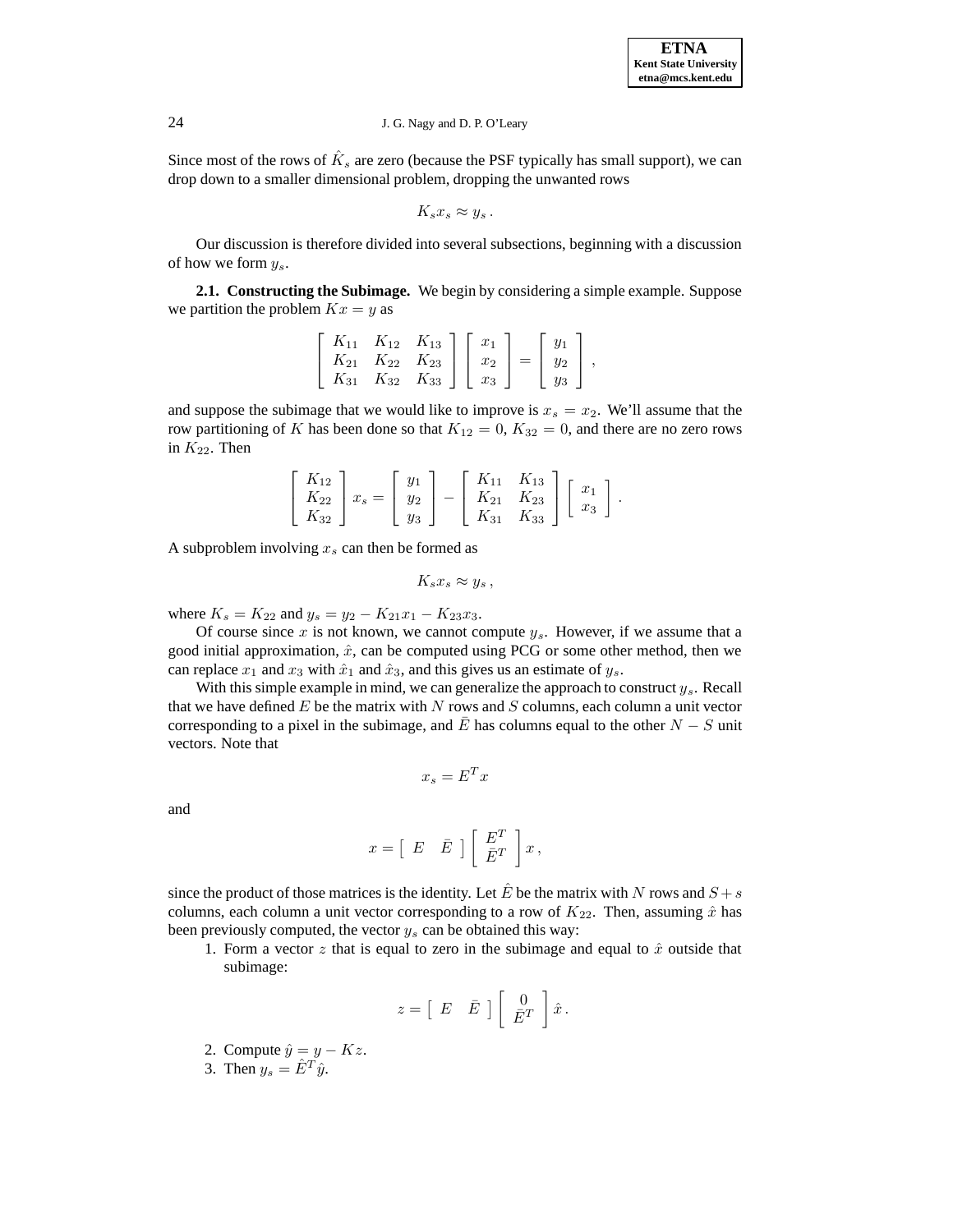Image restoration through subimages and confidence images 25

The *efficiency* of this approach depends on the cost of forming a matrix-vector product with K. The *effectiveness* depends on the error contained in  $y_s$  and how it is magnified by solving the subproblem. Fortunately, the subproblem is better conditioned than the original problem, since the singular values of the submatrix  $K_s$  are bounded above and below by the singular values of the original matrix  $K$ . The right-hand side  $y_s$ , however, has somewhat more error than the original  $y$ , and the distribution of this error has also been changed in a manner dependent on how the estimates of the  $x$  variables were made.

Our next goal is to construct the submatrix  $K_s = \hat{E}^T K E$ .

**2.2. Construction of the Submatrix.** The matrix K is defined through PSFs that represent the blur of a point source. These functions can be determined by an idealized model of the blur, or experimentally by physically recording one or more images of a point source. If the blur is *spatially invariant*, then the blur is independent of position, and one PSF completely describes the blurring operation. In this case, fast Fourier transforms can be used to efficiently form matrix-vector multiplications involving  $K$ . The matrix  $K$  is never formed explicitly; only the single PSF is needed.

The situation is more difficult if the blur is *spatially variant*. In this case, the blur depends on the position of the point source, and therefore a single PSF does not completely describe the blurring operation. If the blur is assumed to be locally spatially invariant, then efficient matrix-vector multiplies can be implemented and effective preconditioners for PCG can be constructed; see [\[7,](#page-15-3) [8\]](#page-15-4) for further details.

In the rest of our discussion, we assume that the blur is possibly spatially variant, but that locally the blur is spatially invariant (this is a common assumption in image restoration; see [\[7\]](#page-15-3) and the references therein). Therefore, when we apply PCG to the large image, we use a spatially variant model of the blur, but when we consider the subproblem, we use a spatially invariant model.

In the spatially invariant case, the matrix  $K$  has an interesting decomposition. Let  $P$ be a  $p \times p$  array containing the coefficients of the PSF. Then the  $n^2 \times n^2$  matrix K can be decomposed into

$$
K = \sum_{i=1}^{k} A_i \otimes B_i
$$

,

where k =rank(P), and  $A_i$  and  $B_i$  are banded  $n \times n$  Toeplitz matrices [\[6\]](#page-15-5). The notation  $\otimes$ denotes Kronecker product:

$$
A \otimes B = \left[ \begin{array}{ccc} a_{11}B & \cdots & a_{1n}B \\ \vdots & & \vdots \\ a_{n1}B & \cdots & a_{nn}B \end{array} \right].
$$

We remark that in our experience, most blurs have PSFs with rank very small compared to (and independent of) the dimension of the image (e.g., rank( $P$ )  $\leq$  5). The cost of computing  $A_i$  and  $B_i$  is  $O(p^3)$ .

Analogous to the Kronecker product decomposition of  $K$ , the matrix  $E$  has a Kronecker product decomposition:

$$
E=E_p\otimes E_q,
$$

where  $E_p$  is an  $n \times r$  matrix with each column a unit vector corresponding to a row in the two-dimensional image that is in the subimage. Similarly,  $E_q$  is an  $n \times c$  matrix of unit vectors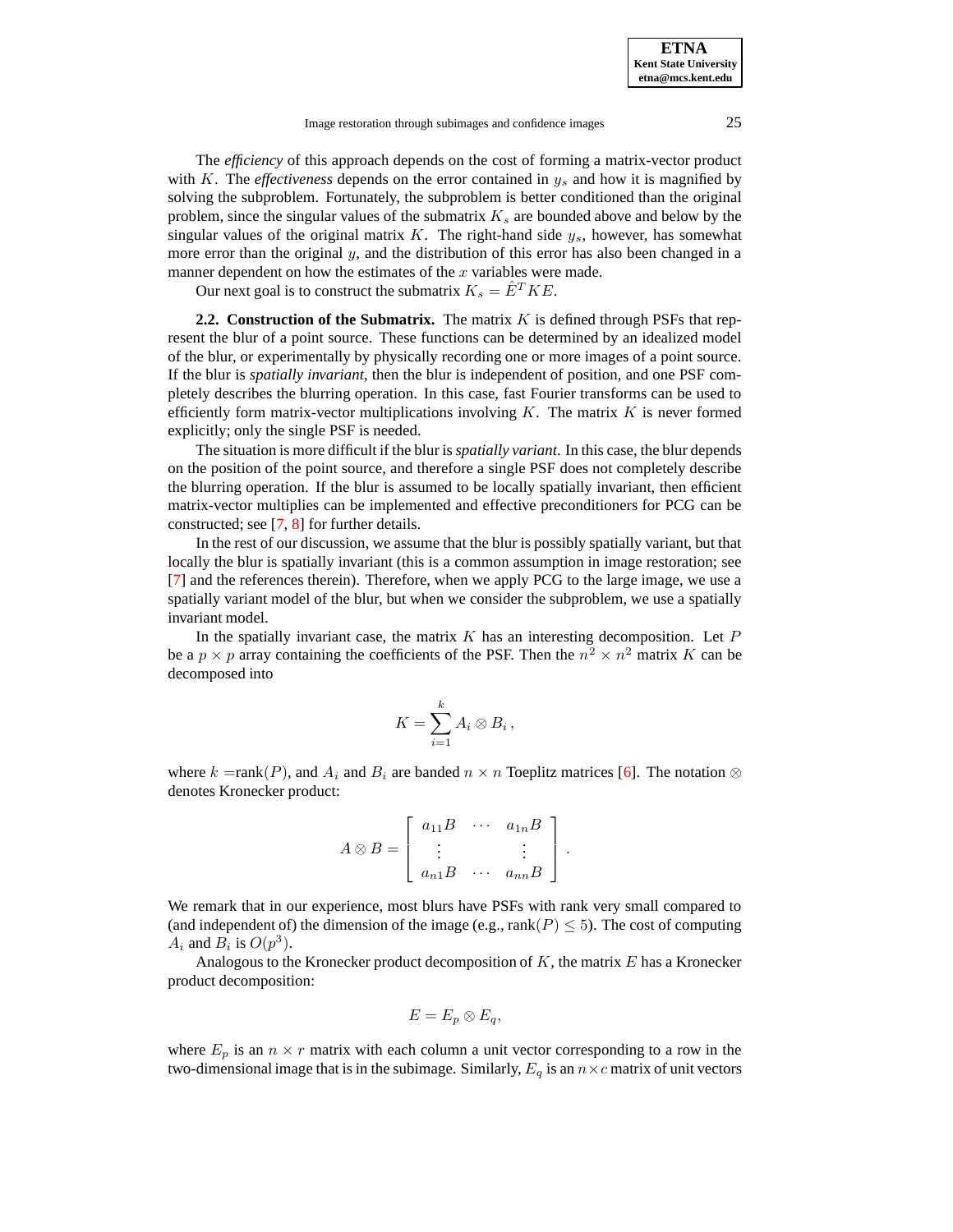corresponding to columns of the image that are in the subimage. We also decompose  $\overline{E}$  as

$$
\hat{E} = \hat{E}_p \otimes \hat{E}_q \, .
$$

Thus the submatrix  $K<sub>s</sub>$  can be computed as

$$
K_s = (\hat{E}_p \otimes \hat{E}_q)^T K(E_p \otimes E_q)
$$
  
=  $(\hat{E}_p \otimes \hat{E}_q)^T \left(\sum_{i=1}^k A_i \otimes B_i\right) (E_p \otimes E_q)$   
=  $\sum_{i=1}^k (\hat{E}_p^T A_i E_p) \otimes (\hat{E}_q^T B_i E_q).$ 

This is quite efficient to compute if the dimension  $S = rc$  of the subimage, and the rank  $k$  are both small. If k is too large, we can truncate the summation to obtain the best such approximation in the Frobenius norm; see [\[6\]](#page-15-5) for more details.

It may be possible to exploit further structure of  $K<sub>s</sub>$  when using it in computations, but since this matrix is relatively small, we feel that such (possibly unstable) techniques are not necessary. We also point out that if the subimage is near the boundary of the image domain, then consideration should be given to choice of correct boundary conditions; see, for example, [\[9\]](#page-15-6). However, if the subimage is contained within the image domain, boundary conditions are easily taken into account by extending the subimage boundaries sufficiently away from the object of interest.

<span id="page-4-0"></span>**2.3. An Example: Hubble Space Telescope image, with a spatially variant PSF.** We obtained data from ftp://ftp.stsci.edu/software/stsdas/testdata/restore/sims/star cluster, intended to simulate a star cluster as it would appear to the Hubble Space Telescope Wide-Field Planetary Camera before its repair. First, we begin with only one PSF, assuming that the blur is spatially invariant. Figure [1](#page-5-0) shows the true star cluster image, the blurred image, the PCG restored image (using 3 iterations), and the subimage we attempt to improve. The preconditioner used here is an optimal circulant approximation to the PSF matrix,  $K$ , and can be efficiently implemented using fast Fourier transforms; see  $[1, 4, 7]$  $[1, 4, 7]$  $[1, 4, 7]$  $[1, 4, 7]$  $[1, 4, 7]$  for further details. In the larger images in this plot, the subimage of interest is outlined by a white box. This  $16 \times 16$ subimage corresponds to row pixels 45 to 60, and column pixels 175 to 190. We use nonnegatively constrained least squares (as implemented in the algorithm NNLS of Matlab) to improve our estimates over this subimage.

In Figure [2](#page-5-1) we compare the true, blurred, PCG restored, and NNLS improved subimages. Figure [3](#page-6-0) shows the same images, but as mesh plots. The NNLS improvement is better than the PCG restoration in this subimage, but still we are not able to determine that only one star is in this subimage.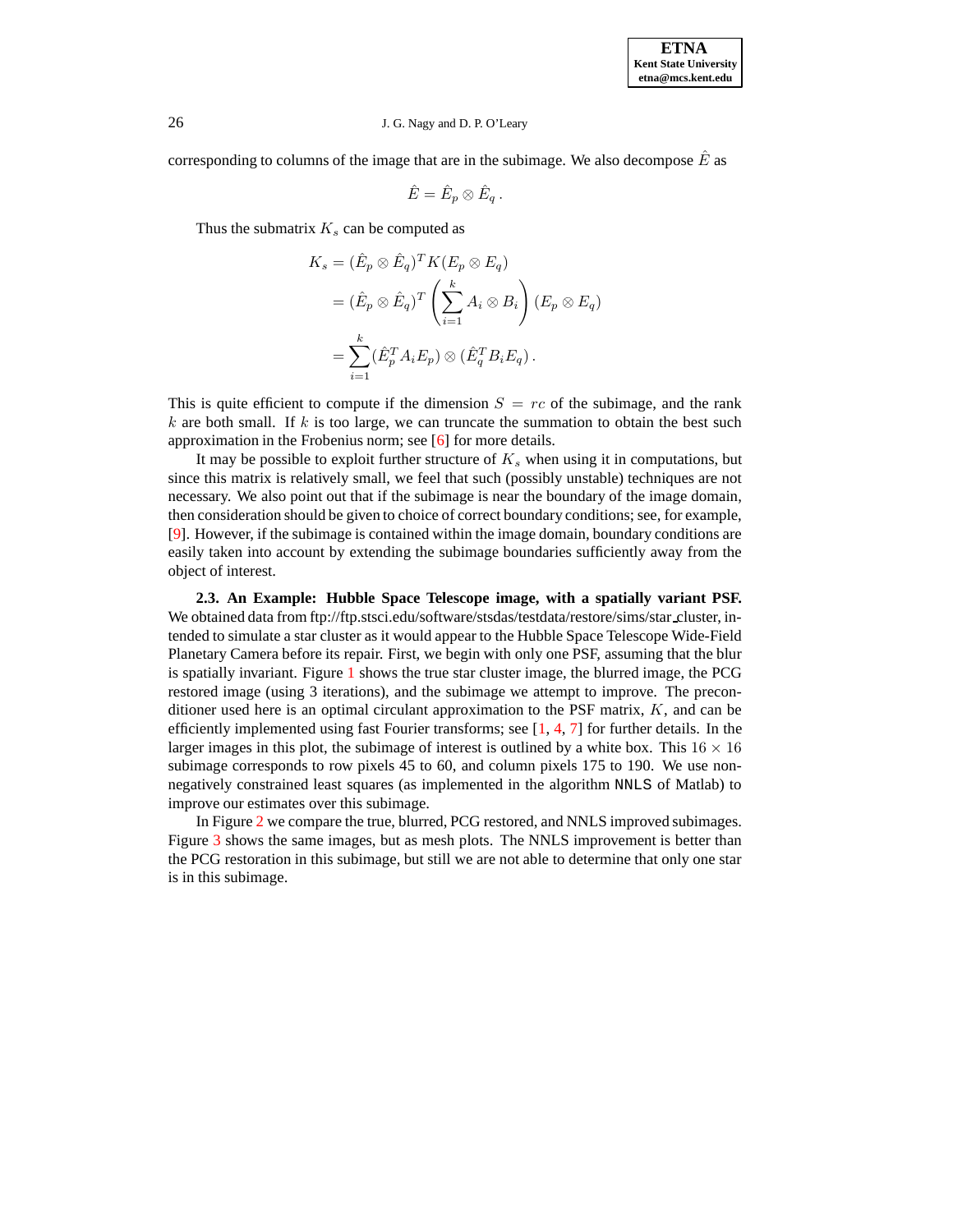# Image restoration through subimages and confidence images 27



FIG. 1. *Satellite data and restoration using one PSF in PCG.*

<span id="page-5-0"></span>

<span id="page-5-1"></span>FIG. 2. *Subimages, using one PSF for PCG.*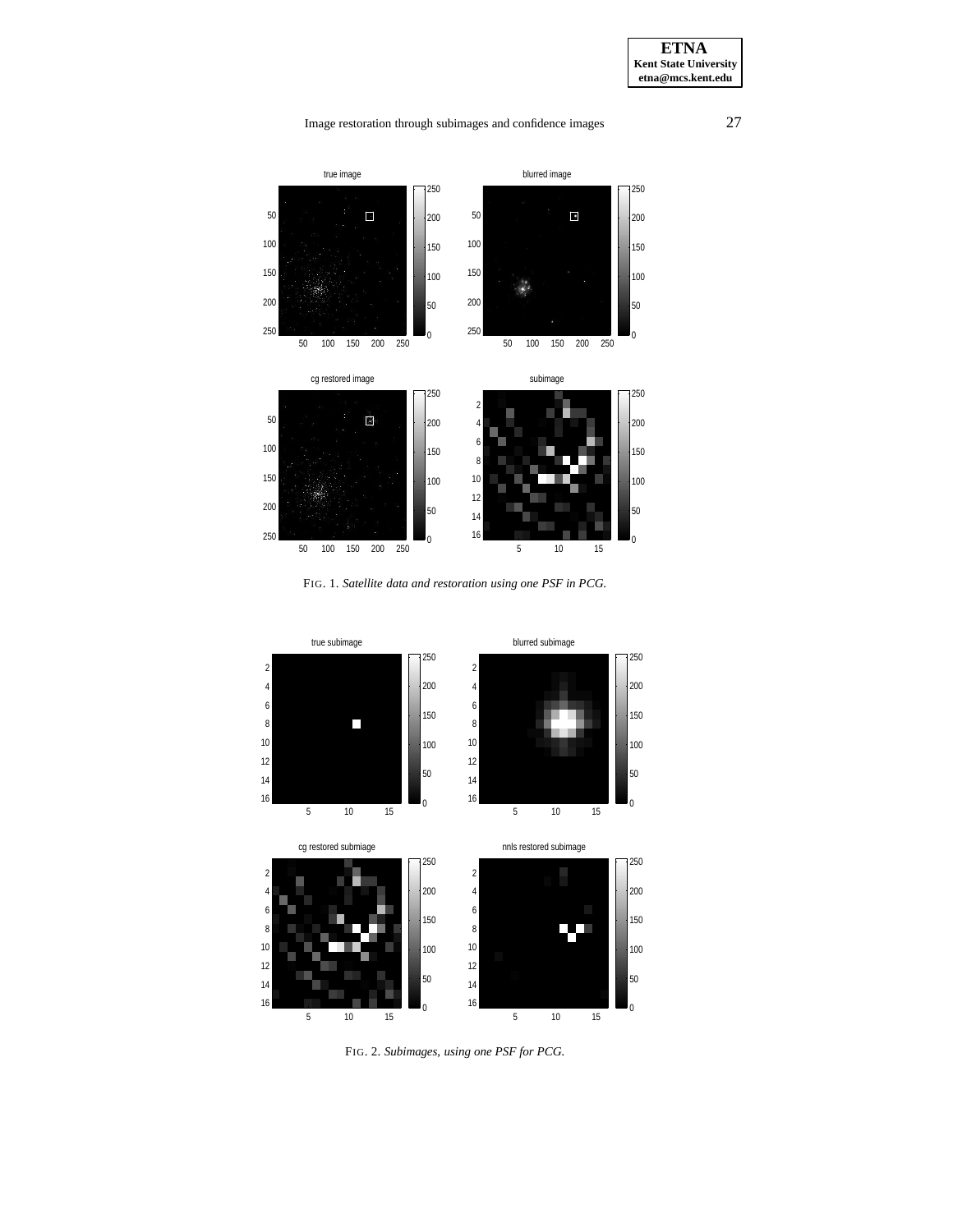

<span id="page-6-0"></span>FIG. 3. *Mesh plot of subimages, using one PSF for PCG.*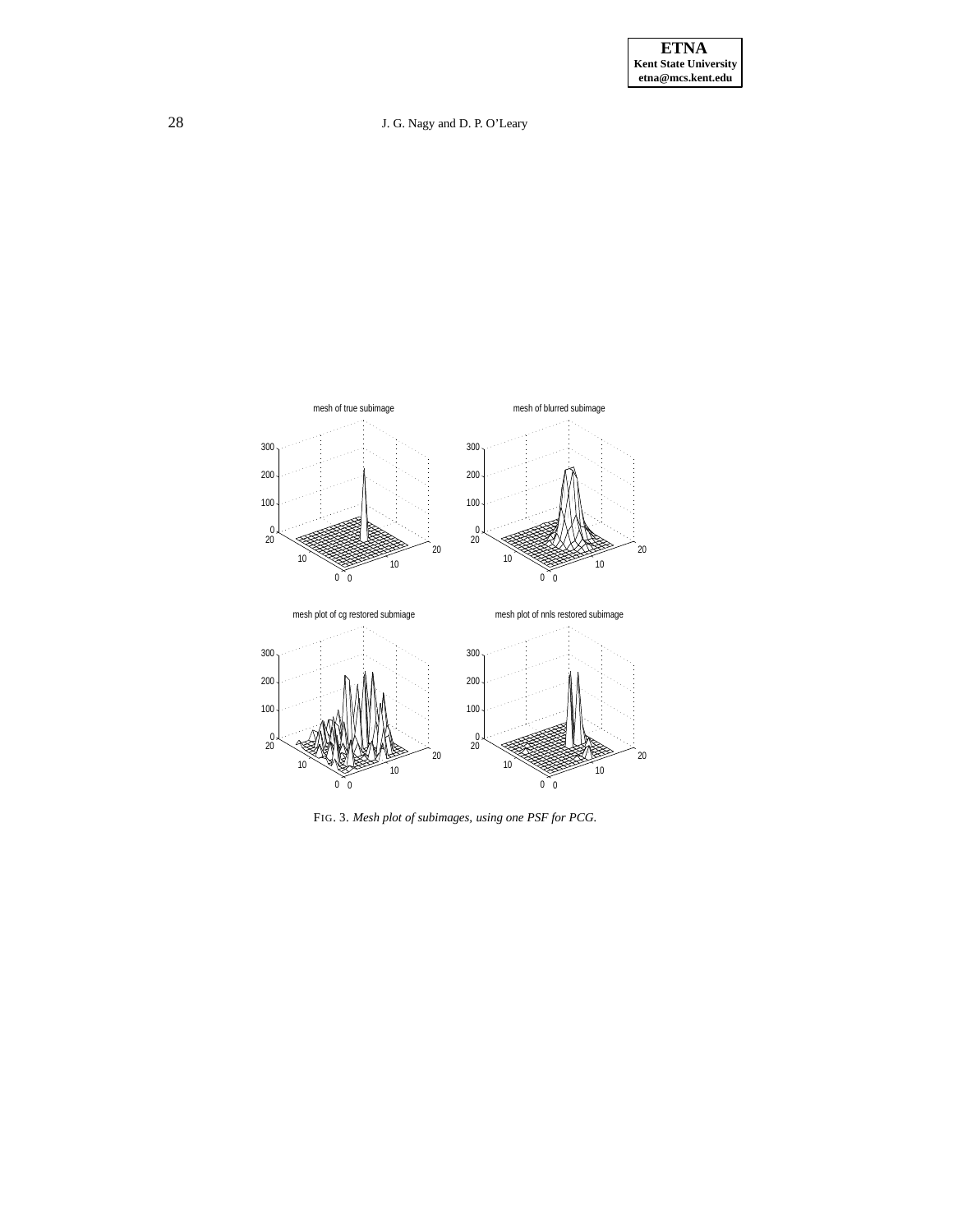Since the blur is actually spatially variant, we hope that we can improve the picture using more PSFs. From our earlier work [\[8\]](#page-15-4), we found that good PCG restorations could be obtained using four PSFs.

Figure [4](#page-7-1) shows the subimages of the true, blurred, PCG restored image after three iterations, and NNLS improved subimages in this case. Figure [5](#page-8-0) shows the same images, but as mesh plots. We see that using the spatially variant blur, we are able to do much better. Note that we used multiple PSFs in the PCG restoration, but needed only the one local PSF to construct the submatrix used by NNLS.

Thus, we can quite effectively use expensive algorithms to reconstruct a subimage, once an inexpensive algorithm has been applied to find a region of interest. It should be noted that the coefficient matrix in this particular example is fairly well-conditioned, and therefore a good restoration can be computed without any regularization. However, in many image restoration problems, regularization is necessary, and this issue will be addressed in the next section.



<span id="page-7-1"></span>FIG. 4. *Subimages, using four PSFs for PCG.*

<span id="page-7-0"></span>**3. Confidence Intervals for Ill-Posed Problems.** Now that we have the machinery to extract subproblems involving the reconstruction of subimages, we develop an algorithm to construct and display confidence intervals for the pixels of the subproblem

$$
K_s x_s \approx y_s,
$$

where the right-hand side contains error, and where we know that the values  $x_s$  satisfy  $x_s \geq 0$ .

**3.1. Computing Confidence Images.** Computing confidence intervals for unconstrained least squares problems  $K_s x_s \approx y_s$  is a standard problem in statistics. It can be done either without a distribution assumption on the unknown errors, or by assuming a normal distribution.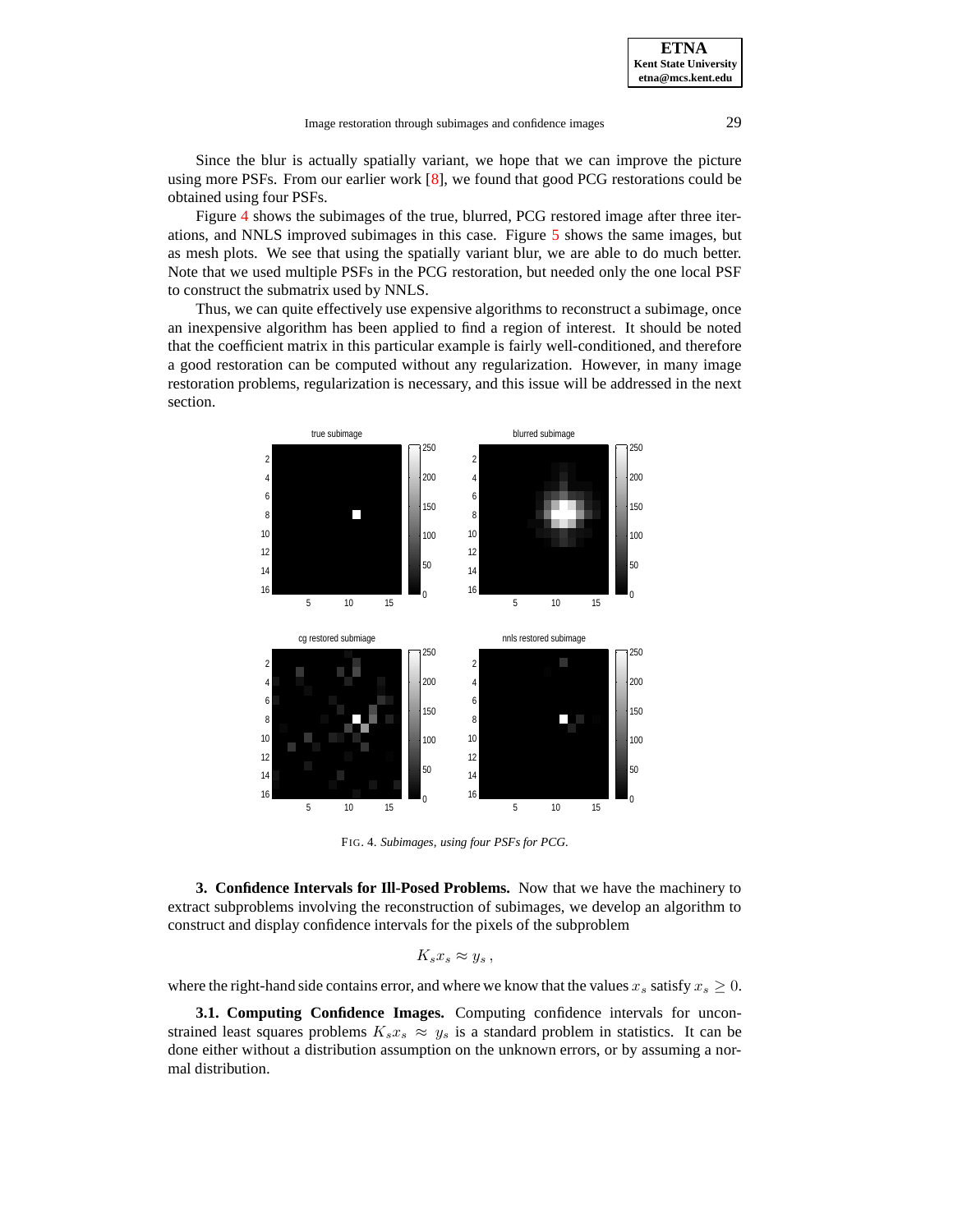30 J. G. Nagy and D. P. O'Leary



<span id="page-8-0"></span>FIG. 5. *Mesh plot of subimages, using four PSFs for PCG.*

Unfortunately, confidence intervals computed in the usual way are often so pessimistic that they have no value. The trouble is that ill-conditioning in the matrix  $K$  causes them to be quite wide, since they are not constrained by side information such as bounds on the pixel values.

When there are upper and lower bounds  $x_{up}$  and  $x_{lo}$  on the values, the problem is somewhat more difficult computationally. However, the inclusion of bound constraints in the computation provides a natural regularization procedure [\[2\]](#page-15-9), and therefore often produces much better results, especially for severely ill-conditioned problems. We make use of the following result:

THEOREM 3.1. *Assume that the noise* η *is normally distributed with mean zero, standard* deviation  $S.$  Then the probability that  $x_i$ , a component of  $x$ , is contained in the interval  $[\ell_i, u_i]$ *is greater than or equal to* α*, where*

$$
\alpha = \int_0^{\gamma^2} \chi^2(\rho) d\rho,
$$
  
\n
$$
\beta = \min_x ||Kx - y||_S^2,
$$
  
\n
$$
\mu^2 = \beta + \gamma^2,
$$
  
\n
$$
\ell_i = \min\{x_i : ||Kx - y||_S \le \mu, x_{lo} \le x \le x_{up}\},
$$
  
\n
$$
u_i = \max\{x_i : ||Kx - y||_S \le \mu, x_{lo} \le x \le x_{up}\},
$$

where  $\|z\|_S^2 = z^T S^{-2} z$  and  $\chi^2$  is the probability density function for the chi-squared distri*bution with the number of degrees of freedom equal to the rank of* K*.*

*Proof.* This result is a minor extension of a theorem of O'Leary and Rust [\[10,](#page-15-10) [11\]](#page-15-11) for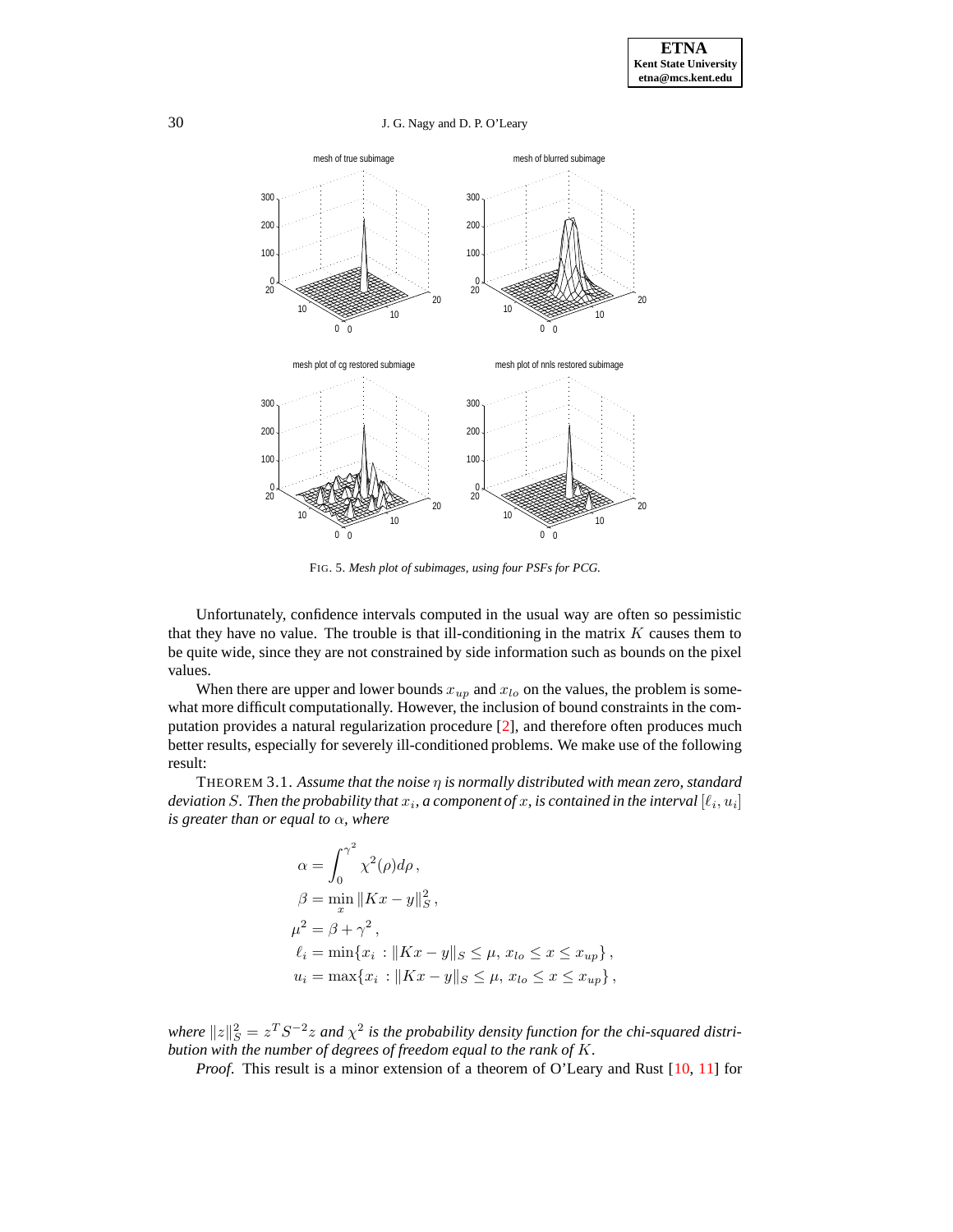**ETNA**

problems with nonnegativity constraints, and its proof requires changing  $x \geq 0$  in their proof to  $x_{lo} \leq x \leq x_{up}$  everywhere it appears.  $\Box$ 

These confidence intervals also have *joint* probability  $\alpha$ . Therefore, confidence intervals for p pixel values can be computed. Each confidence interval is computed by root finding, where function evaluation is the solution of a quadratic programming problem. This is expensive, but possible for modestly-sized subimages.

There is a similar result for non-normal noise, but the resulting confidence intervals are typically wider. Again the result is a minor extension of a theorem of O'Leary and Rust [\[11\]](#page-15-11).

**3.2. Displaying Confidence Images.** Suppose that for each pixel in an image, we compute an estimate  $x_i$  of its true value as well as a confidence interval  $[\ell_i, u_i]$  which is guaranteed with  $\alpha$ % certainty. In other words, if we repeated the data gathering 100 times, we would expect that  $\alpha$ % of the images would have each pixel value within its confidence interval. The collection of confidence intervals forms the *confidence image*. We are left with the task of displaying a confidence image in some useful way.

To do this, we developed an algorithm called Twinkle\_image. We generate a sequence of images, each with pixel values contained in the ranges defined by the confidence image. Thus, in each of these images, pixel value  $i$  is taken to be a random value chosen from the interval  $[\ell_i, u_i]$ . We display this sequence of images as a movie, running the frames at a rate so that the change in frame is barely perceptible to the viewer. By comparing the movie with the image x, the viewer can conclude with  $\alpha$ % confidence that features that persist in the frames of the movie are real. Those that appear to flicker (or "twinkle") could be either real or artifact.

We show three examples for illustration. We include frames from the movie of our algorithm as figures; the movies can be viewed at

## [http://www.mathcs.emory.edu/˜nagy/Twinkle/](http://www.mathcs.emory.edu/~nagy/Twinkle/).

Jorge E. Pinzón (private communication) tells us that he is using a similar technique to display uncertainties in the characteristics of ground cover, estimated by satellite images at NASA Goddard.

**3.2.1. An Illustrative Example.** Figure [6](#page-10-0) is an example computed using Matlab. Suppose that medical imaging has produced this image. A physician might reasonably conclude from this data that there are three masses, and a treatment option appropriate to this conclusion would be chosen.

If the confidence intervals are such that the images in the left side of Figure [7](#page-10-1) are typical of those within the 95% confidence level, then this conclusion would be justified. The movie of such images has barely perceptible flicker, and the three masses are persistent features. But if there is more noise in the measurements, or more uncertainty in the image reconstruction, then perhaps the images on the right side of Figure [7](#page-10-1) are typical. In this case, the existence of three masses is far from certain. As the physician views this movie of confidence images, at least two suspected masses flicker, sometimes distinctly visible, but other times disappearing, and this would demonstrate the uncertainty in their existence.

In both scenarios, the clinician can make better decisions if presented with confidence images rather than just the reconstructed image of Figure [6.](#page-10-0)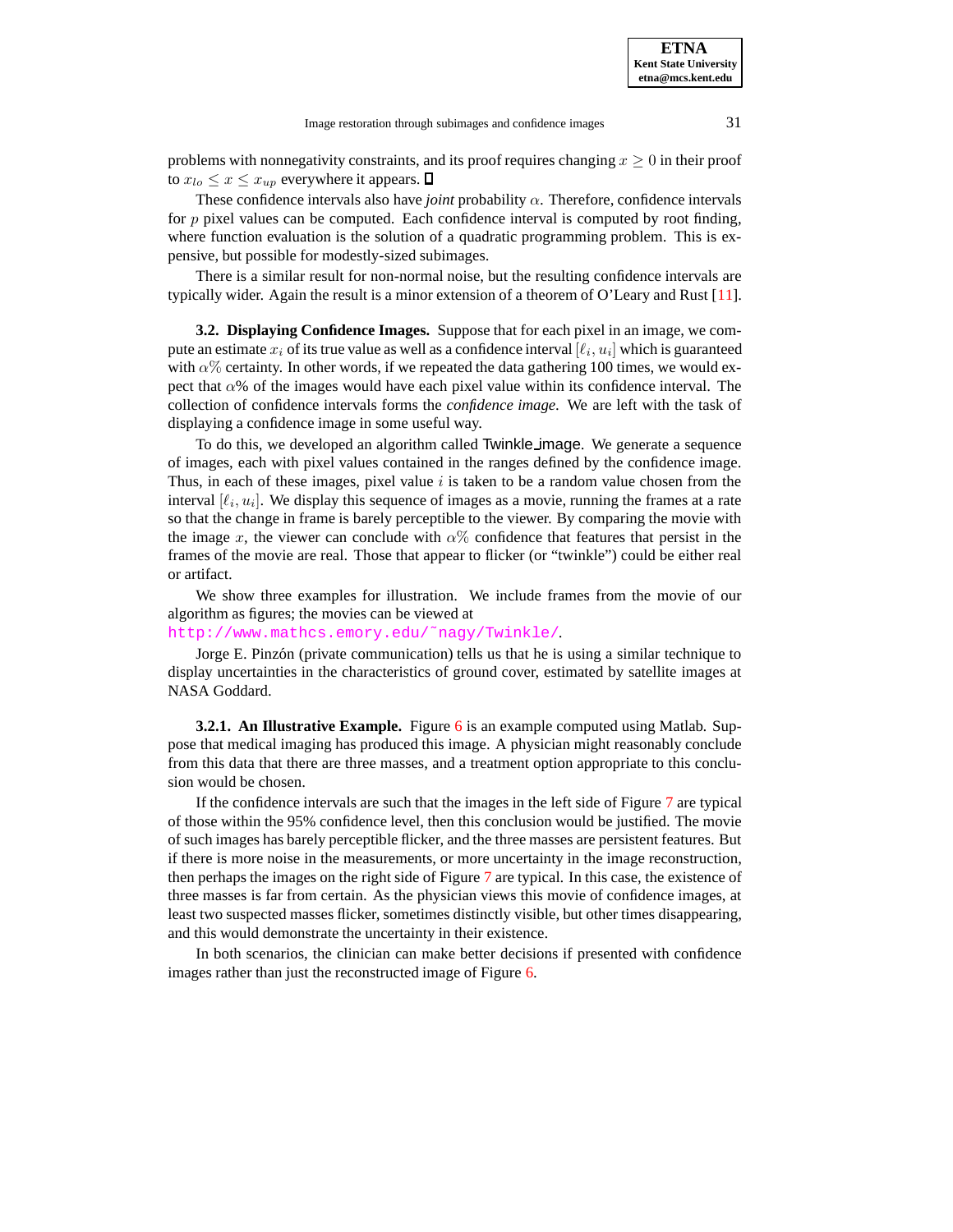

<span id="page-10-0"></span>FIG. 6. *A model medical image*



FIG. 7. *Two low-noise reconstructions of the medical image (left) and two high-noise reconstructions (right).*

<span id="page-10-1"></span>**3.2.2. Star Intensity Example.** We took the subimage used in Section [2.3](#page-4-0) and computed confidence intervals for it, assuming that the error was normally distributed with mean zero and standard deviation one, and that pixel values are constrained to be nonnegative. Because the pixels surrounding the subimage were computed to be black, the errors in these border values have negligible contributions to the error distribution. We chose a value of  $\gamma$ corresponding to a 99.99% confidence interval.

The data is shown in Figure [8](#page-11-0) and the result of such a reconstruction is shown in Figure [9.](#page-12-0) Bright stars can oversaturate an image, washing out dimmer stars and other objects, so we display images of the actual pixel values along with images of the log of the pixel values. The top two images show the true subimage, the second two are the reconstructed one, while the remaining are 99.99% confidence images, where the noise has been assumed to be normally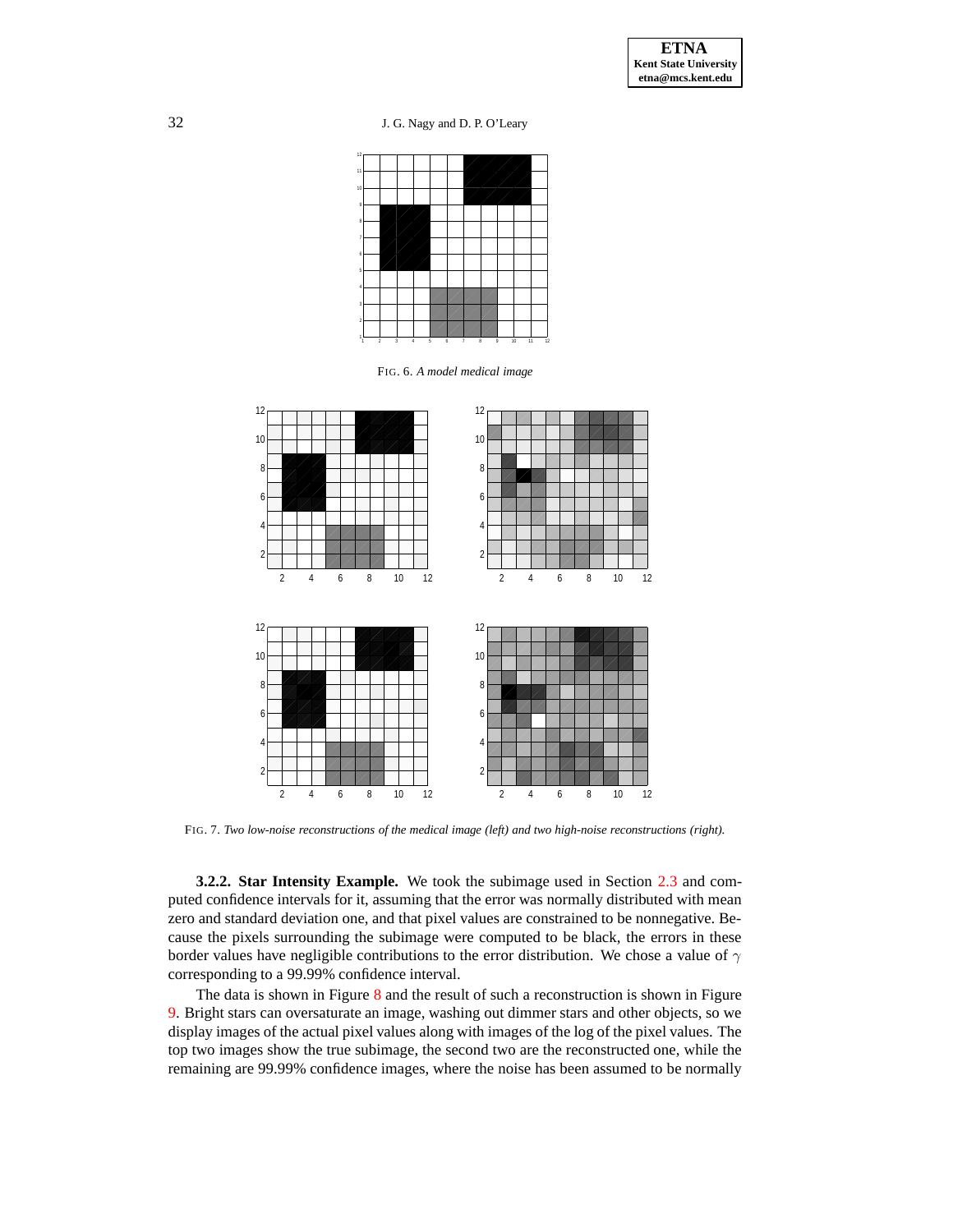distributed with mean zero and standard deviation one. Although the images containing the log pixel values show some change in the confidence images, the confidence images of the actual pixel values are virtually indistinguishable from the reconstructed image, giving high confidence in the reconstruction of the star and enabling estimates of derived quantities such as star intensity, as well as error estimates for these quantities.

The full movie produced by the Twinkle algorithm can be viewed at [http://www.mathcs.emory.edu/˜nagy/Twinkle/](http://www.mathcs.emory.edu/~nagy/Twinkle/).



FIG. 8. *True star image and blurred image, with subimage extracted from the upper right corner.*

<span id="page-11-0"></span>**3.2.3. A Motion Blur Example.** Cameras are used as a means of law enforcement by capturing the license plates of cars that fail to obey speed limits or traffic signals. The images acquired may be contaminated by motion blur, so we investigate the uncertainties involved in processing such images.

We used a digital camera to image a stationary white van. If the van were moving directly away from the camera, then the motion blur would be in the vertical direction in the image. We applied such a blur, spreading each pixel to the adjacent 19 pixels, and then added a noise image with each component chosen from a normal distribution and with the norm of the noise equal to  $6.0 \times 10^{-5}$  times the norm of the image. We then cropped the image to size  $36 \times 66$ , to isolate the license plate. Each column of pixels gives an independent reconstruction problem of rank 36. The results are in Figure [10.](#page-13-0) The original and blurred images are in the top row. The second row contains the reconstructed images, using the assumptions of nonnegativity of pixel values and bounds of  $[0, 1]$  respectively. The tighter bounds give much better reconstructions. The third row contains two confidence images for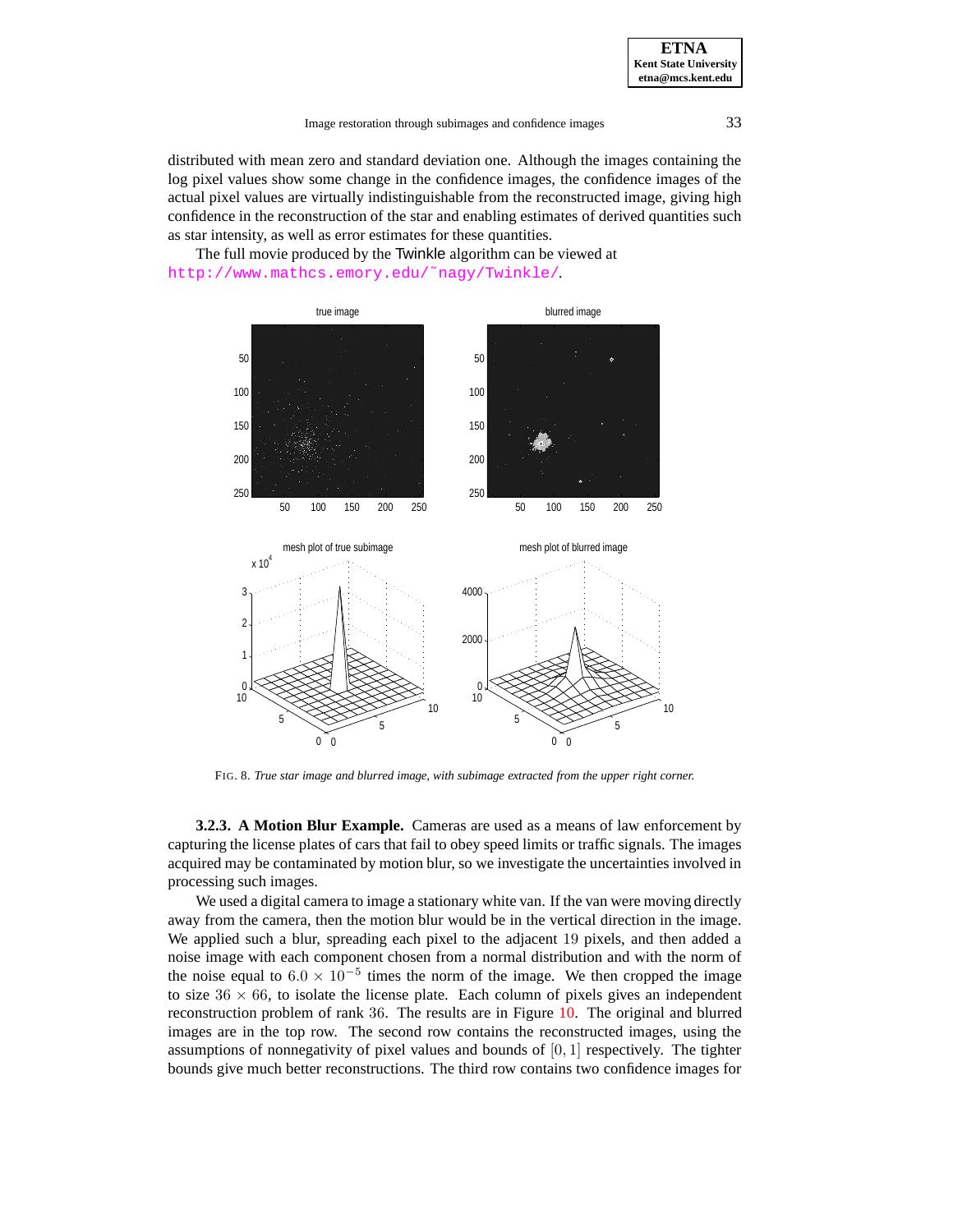









<span id="page-12-0"></span>FIG. 9. *The true and reconstructed star subimages, with two confidence images. Pictures on the left show the actual pixel values, and images on the right show the log of the pixel values.*

1.5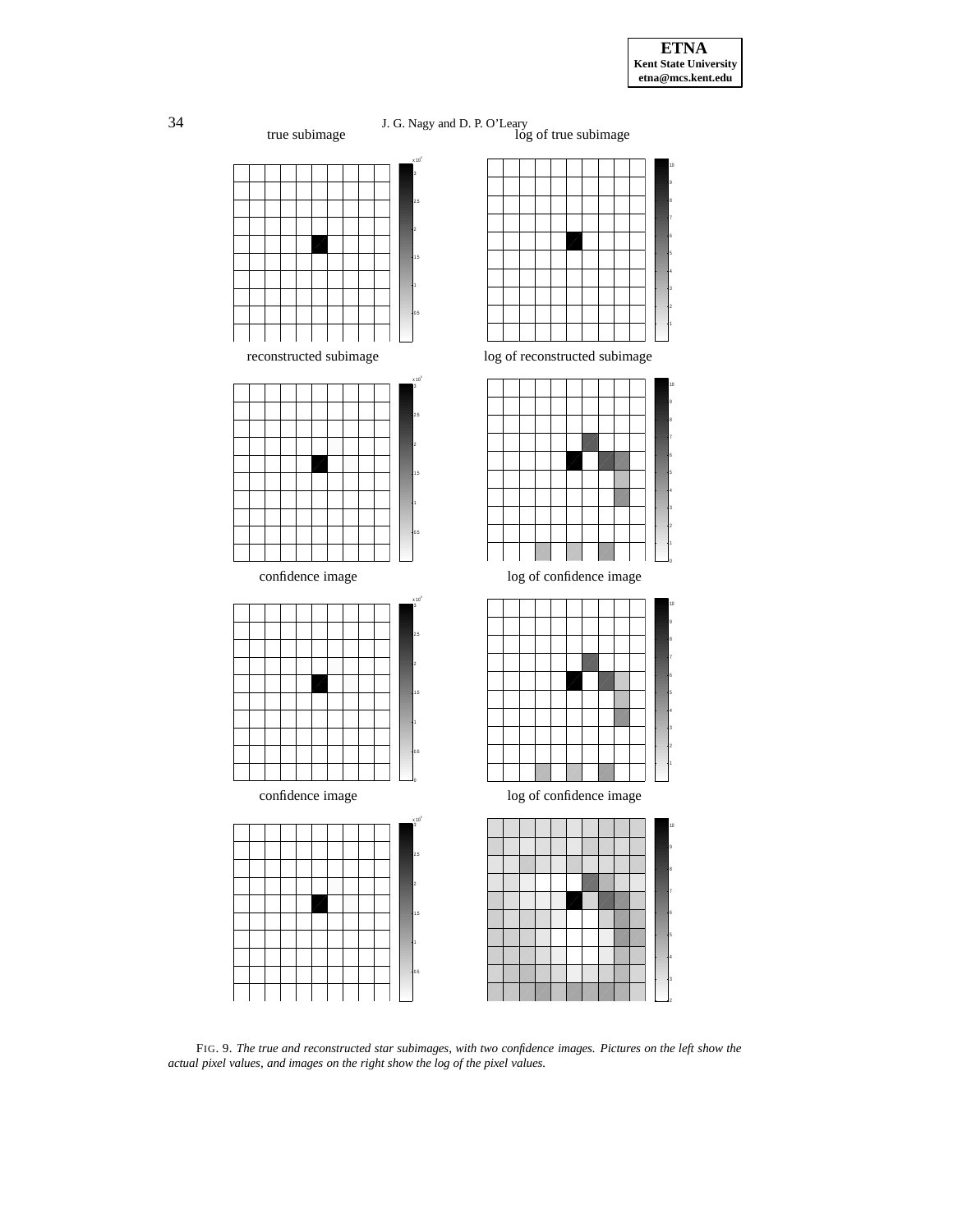Image restoration through subimages and confidence images 35

the upper and lower bound reconstruction. Although the reconstructed image is quite clear, the confidence images are not as definitive. In this case, the pixels surrounding the subimage are not known exactly, so the errors in these border values contribute to the error distribution, although this additional error has been neglected in the computation of confidence intervals. Our boundary conditions were quite crude: we implicitly assume that the pixel values in the 18 rows below this subimage are black. If we allow these values to vary, by increasing the size of the subimage, then the Chi-squared parameter must be increased because the rank of the matrix increases, and the bounds worsen.

The full movie produced by the Twinkle algorithm on the license plate can be viewed at [http://www.mathcs.emory.edu/˜nagy/Twinkle/](http://www.mathcs.emory.edu/~nagy/Twinkle/).



<span id="page-13-0"></span>FIG. 10. *The images from the license plate example.*

**3.3. Displaying Confidence Images Based on Feature Estimates.** The previous version of Twinkle is useful when we have confidence intervals on the pixel values in the image. In some cases, though, it is the *features* in the image that have uncertainty. For example, a fluid dynamics computation might produce flow lines that have uncertainty. Or a topographical map or estimate of a function might have uncertainties in the locations of contour lines.

In such cases, we apply a variant of the algorithm, Twinkle feature. Each feature is represented by its distribution. For instance, we might know that the location of a contour has some expected value, some variance, and that the uncertainty is normally distributed. Twinkle feature would then generate a sequence of contours chosen from this distribution and display them as a movie.

**3.3.1. A Weather Forecasting Example.** Weather forecasts of such things as high/low pressure regions, temperatures, precipitation, etc., are often displayed as isopleths; that is,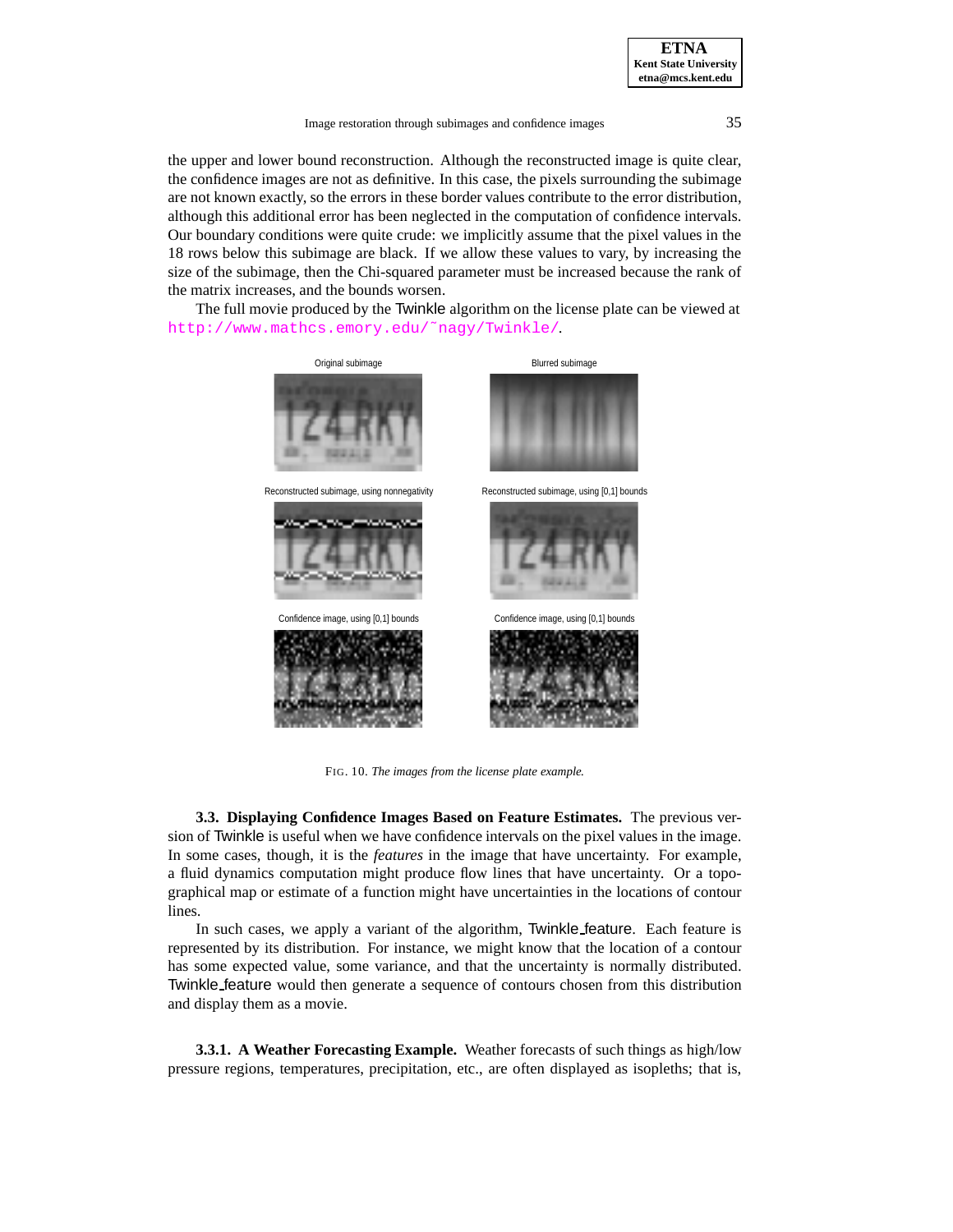





one of the twinkled isotherms one of the twinkled isotherms



FIG. 11. *Forecasted temperatures (top left), and three images illustrating forecast uncertainties.*

<span id="page-14-1"></span>lines connecting points of equal value of the particular variable in question. These isopleths are usually shown on maps as fixed lines which do not indicate any uncertainty in the forecast. An isotherm example is shown in the top left image of Figure [11.](#page-14-1) Uncertainty in temperature is not easy to visualize from this single image. Suppose, as an example, that the vertical uncertainty in the isotherms is

- 5 pixels in the top isotherm
- increasing from 0.2 to 5.6 pixels across the second isotherm,
- 0.05 times the *y*-coordinate of the third isotherm, and
- 6 vertical pixels in the bottom isotherm.

We display the bounds for the isotherms as solid lines. By generating sample locations of these isotherms within these bounds, we obtain pictures like the other three images of Figure [11.](#page-14-1) Displaying them as a movie gives the viewer a much clearer idea of what will be the expected temperature. Note, for example, that the uncertainty in northern Florida is nicely illustrated by the movie samples.

<span id="page-14-0"></span>**4. Conclusions.** We have presented techniques useful in obtaining more accurate reconstruction of subimages, and in providing more information about the reconstruction, such as confidence images. We have also demonstrated a useful tool, Twinkle, for visualizing statistical confidence that we can have in pixel values or in the features they form. The technique is useful whether the confidence information is in the form of a confidence interval or a distribution of possible values.